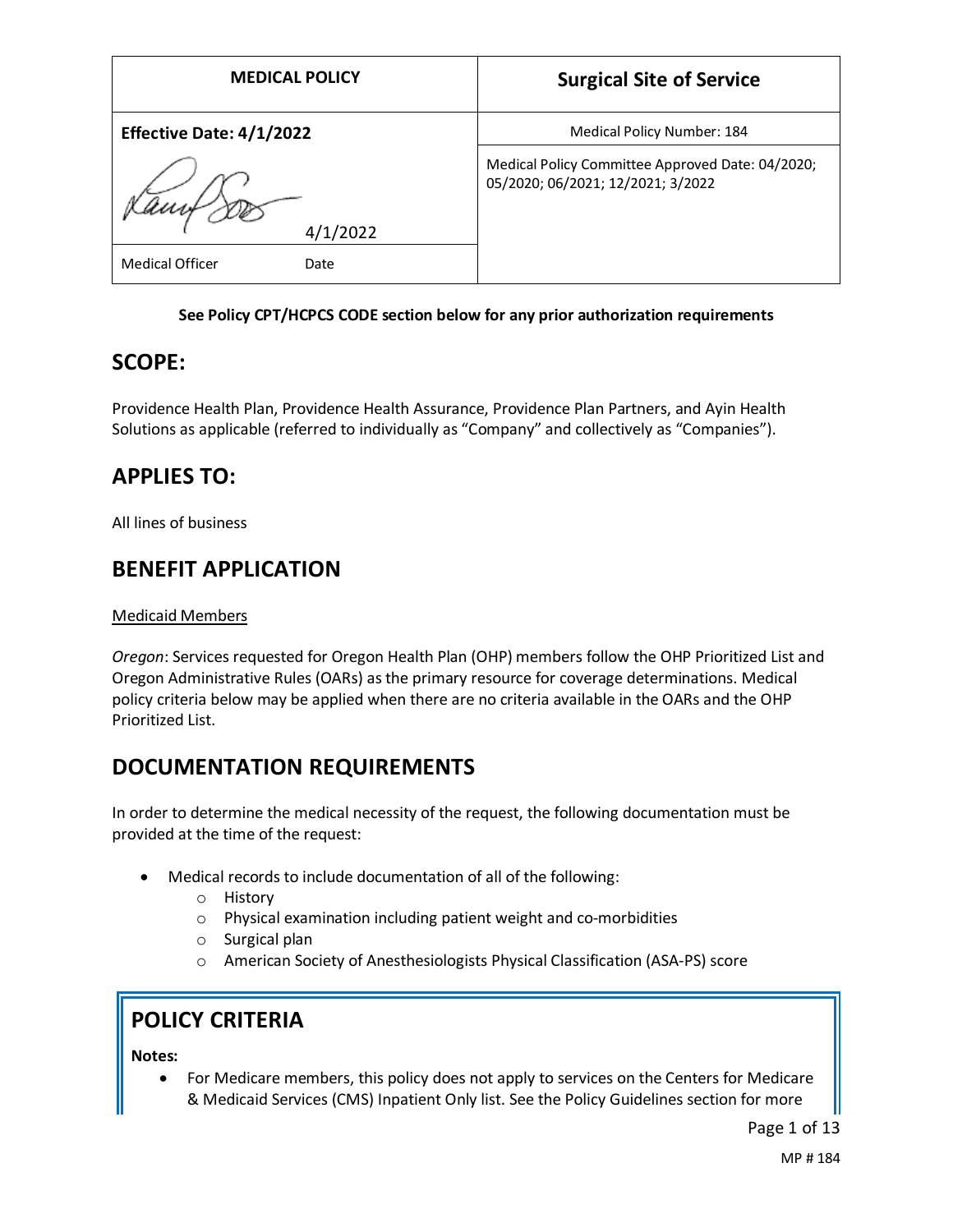information.

• For definitions or scores referenced in criteria, see the Policy Guidelines immediately following this section.

## **General Site of Service Criteria**

I. Procedures listed in [Table 1](#page-3-0) of the Policy Guidelines **medically necessary and covered in the inpatient setting** when **any one or more** of the following criteria (A. – E.) are met:

A. American Society of Anesthesiologists (ASA) Score is 3 or higher:

| <b>ASA PS</b><br><b>Classification</b> | <b>Definition</b>                                                                    | Adult Examples, Including, but not Limited to:                                                                                                                                                                                                                                                                                                                                                                                                           |
|----------------------------------------|--------------------------------------------------------------------------------------|----------------------------------------------------------------------------------------------------------------------------------------------------------------------------------------------------------------------------------------------------------------------------------------------------------------------------------------------------------------------------------------------------------------------------------------------------------|
| <b>ASA III</b>                         | A patient with<br>severe systemic<br>disease                                         | Substantive functional limitations; One or more<br>moderate to severe diseases. Examples include (but<br>not limited to): poorly controlled DM or HTN, COPD,<br>morbid obesity (BMI ≥40), active hepatitis, alcohol<br>dependence or abuse, implanted pacemaker,<br>moderate reduction of ejection fraction, ESRD<br>undergoing regularly scheduled dialysis, premature<br>infant PCA < 60 weeks, history (>3 months) of MI,<br>CVA, TIA, or CAD/stents. |
| <b>ASA IV</b>                          | A patient with<br>severe systemic<br>disease that is a<br>constant threat to<br>life | Examples include (but not limited to): recent ( $<$ 3<br>months) MI, CVA, TIA, or CAD/stents, ongoing<br>cardiac ischemia or severe valve dysfunction, severe<br>reduction of ejection fraction, sepsis, DIC, ARD or<br>ESRD not undergoing regularly scheduled dialysis                                                                                                                                                                                 |
| <b>ASA V</b>                           | A moribund<br>patient who is not<br>expected to<br>survive without<br>the operation  | Examples include (but not limited to): ruptured<br>abdominal/thoracic aneurysm, massive trauma,<br>intracranial bleed with mass effect, ischemic bowel<br>in the face of significant cardiac pathology or<br>multiple organ/system dysfunction                                                                                                                                                                                                           |

- B. Advanced liver disease with a [MELD](https://optn.transplant.hrsa.gov/resources/allocation-calculators/meld-calculator/) score > 8
- C. Bleeding disorder, anticoagulation use, or anticipated need for transfusion
- D. Currently pregnant
- E. Moderate to severe obstructive sleep apnea (OSA) (AHI  $\geq$  15)

#### **Procedure-Specific Site of Service Criteria**

#### **Notes:**

- If criteria I. above are not met, the following may be approved for an inpatient setting based on the criteria below.
- Revisions of total hip and total knee arthroplasties may be considered medically necessary and covered in inpatient settings when medical necessity criteria are met.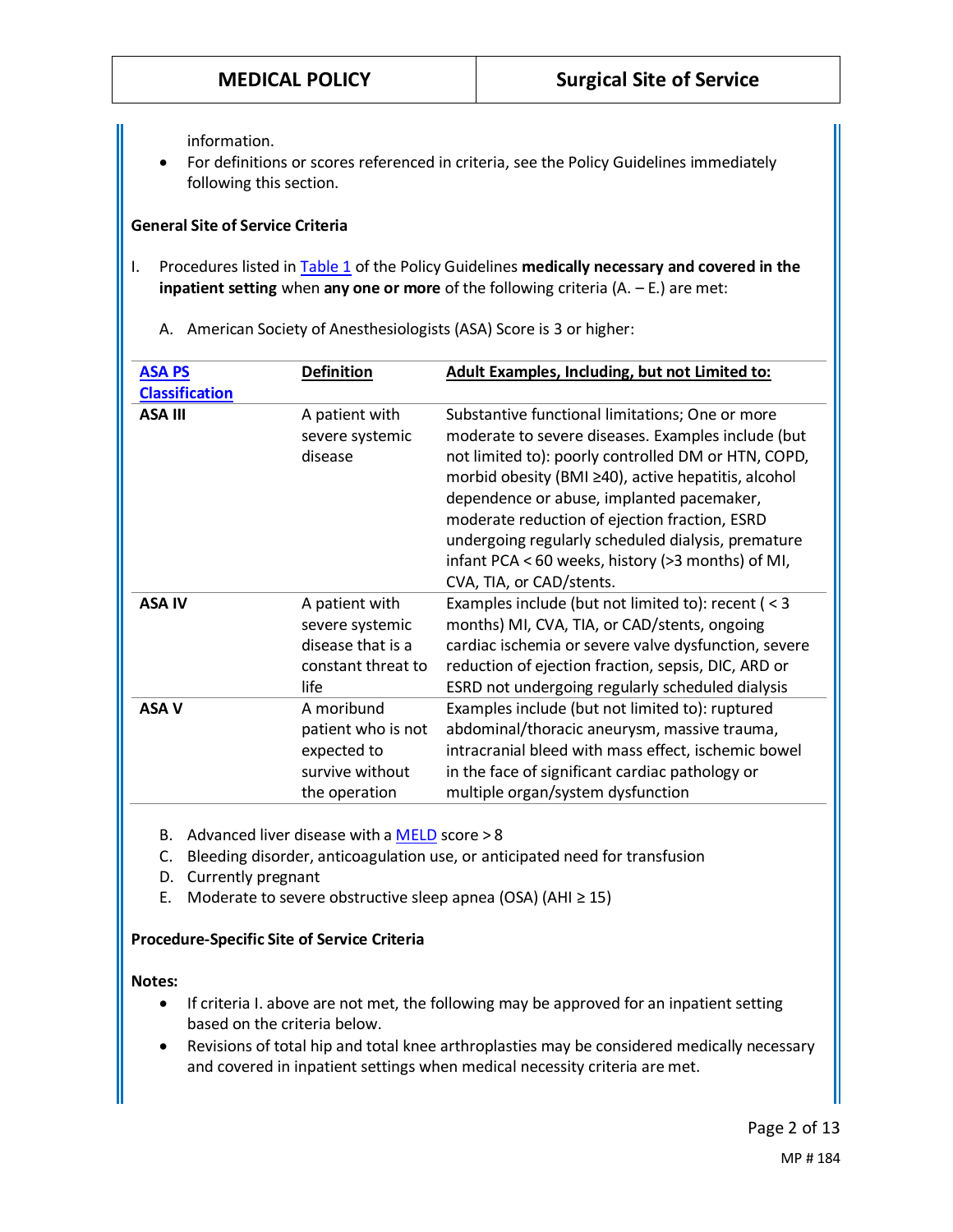## *Total Knee Arthroplasty*

- II. Total knee arthroplasty may be considered **medically necessary and covered in the inpatient setting** when **one or more** of the following criteria (A. – D. ) are met:
	- A. Bilateral total knee arthroplasty is planned
	- B. Infected joint treatment
	- C. Documentation by provider states that patient and/or caregiver does not fully understand the surgical procedure and/or post procedure compliance
	- D. Documentation by provider states that caregiver is not able to manage patient care postoperatively

## *Total Hip Arthroplasty*

## **Note**:

- In addition to any inpatient site of service review, all total hip arthroplasty codes also require general medical necessity review for all Plan members, using criteria found in separate total hip arthroplasty medical policies. Refer to the following medical policies: "Hip: Total Joint Arthroplasty (All Lines of Business Except Medicare)" and "Hip: Total Joint Arthroplasty (Medicare Only)."
- III. Total hip arthroplasty (THA) may be considered **medically necessary and covered in the inpatient setting** when at least one of the following criteria are met (A.-D.):
	- A. Bilateral total hip arthroplasty is planned
	- B. Infected joint treatment
	- C. Documentation by provider states that patient and/or caregiver does not fully understand the surgical procedure and/or post procedure compliance
	- D. Documentation by provider states that caregiver is not able to manage patient care postoperatively.

## **Site of Service Criteria Not Met**

IV. If general site of service criteria (I.A.-E.) or procedure-specific site of service criteria as applicable are not met, the procedure will be considered **not covered as medically necessary in the inpatient setting**.

Link t[o Policy Summary](#page-3-0)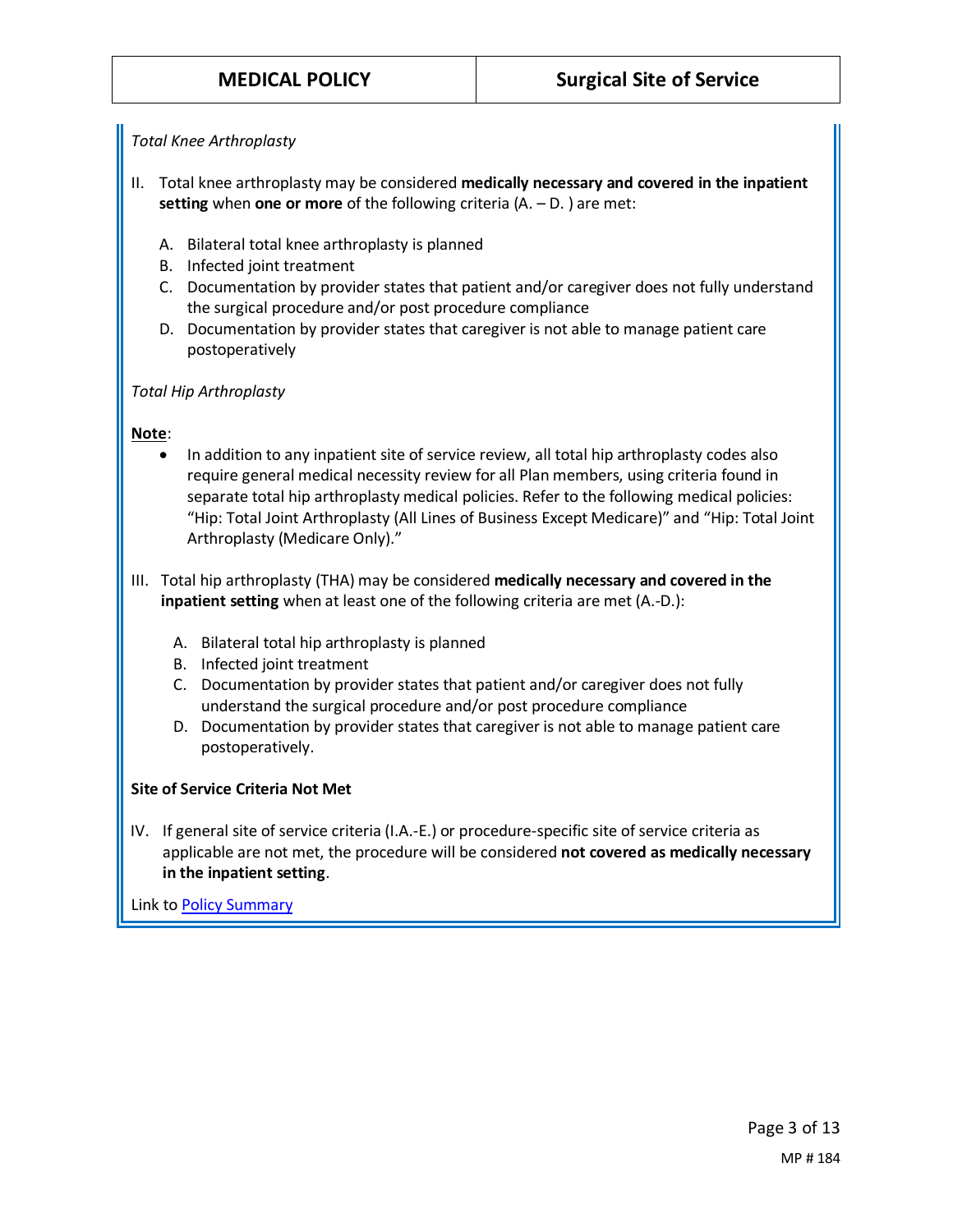## **POLICY GUIDELINES**

## Application of the General Site of Service Criteria

<span id="page-3-0"></span>Table 1: Procedures Subject to General Site of Service Criteria

| <b>Procedures:</b>      | Information:                                                          |
|-------------------------|-----------------------------------------------------------------------|
| Total knee arthroplasty | Total knee arthroplasty in the inpatient setting will be reviewed for |
|                         | medical necessity utilizing criteria I. and II. above.                |
| Total hip arthroplasty  | Total hip arthroplasty in the inpatient setting will be reviewed for  |
|                         | medical necessity utilizing criteria III. above.                      |

Body Mass Index  $(BMI)^1$ 

 $\mathsf{Metric}\ \mathsf{BMI}\ \mathsf{Formula}\colon \mathsf{BMI}$  weight (kg) ÷ height $^2$  (m $^2)$ *Imperial BMI Formula: BMI= weight (Ib) ÷ height<sup>2</sup> (in<sup>2</sup>) x 703* 

- Obesity is defined as a BMI of 30.0  $\text{kg/m}^2$  or higher.
	- Obesity is frequently divided into categories:
		- $\circ$  Class I: BMI of 30 kg/m<sup>2</sup> to < 35 kg/m<sup>2</sup>
		- $\circ$  Class II: BMI of 35 kg/m<sup>2</sup> to < 40 kg/m<sup>2</sup>
		- $\circ$  Class III: BMI of 40 kg/m<sup>2</sup> or higher
			- **A BMI of 40-49.9 kg/m<sup>2</sup> is considered morbidly obese.**
			- **EXE** A BMI of 50 kg/m<sup>2</sup> or more is considered superobesity or super morbid obesity.

## American Society of Anesthesiologists (ASA) Physical Status Classification System (ASA-PS)<sup>2</sup>

| <b>ASA PS Classification</b><br><b>Definition</b><br>Adult Examples, Including, but not Limited to:<br>ASA I<br>Healthy, non-smoking, no or minimal alcohol use<br>A normal healthy<br>patient<br><b>ASA II</b><br>Mild diseases only without substantive functional<br>A patient with mild<br>limitations. Examples include (but not limited to):<br>systemic disease<br>current smoker, social alcohol drinker, pregnancy,<br>obesity (30 < BMI < 40), well-controlled DM/HTN, mild<br>lung disease<br><b>ASA III</b><br>A patient with<br>Substantive functional limitations; One or more<br>moderate to severe diseases. Examples include (but not<br>severe systemic<br>disease<br>limited to): poorly controlled DM or HTN, COPD, morbid<br>obesity (BMI ≥40), active hepatitis, alcohol dependence<br>or abuse, implanted pacemaker, moderate reduction of<br>ejection fraction, ESRD undergoing regularly scheduled<br>dialysis, premature infant PCA < 60 weeks, history (>3<br>months) of MI, CVA, TIA, or CAD/stents.<br>Examples include (but not limited to): recent (<3<br><b>ASA IV</b><br>A patient with<br>months) MI, CVA, TIA, or CAD/stents, ongoing cardiac<br>severe systemic |  |  |
|-----------------------------------------------------------------------------------------------------------------------------------------------------------------------------------------------------------------------------------------------------------------------------------------------------------------------------------------------------------------------------------------------------------------------------------------------------------------------------------------------------------------------------------------------------------------------------------------------------------------------------------------------------------------------------------------------------------------------------------------------------------------------------------------------------------------------------------------------------------------------------------------------------------------------------------------------------------------------------------------------------------------------------------------------------------------------------------------------------------------------------------------------------------------------------------------------------|--|--|
|                                                                                                                                                                                                                                                                                                                                                                                                                                                                                                                                                                                                                                                                                                                                                                                                                                                                                                                                                                                                                                                                                                                                                                                                     |  |  |
|                                                                                                                                                                                                                                                                                                                                                                                                                                                                                                                                                                                                                                                                                                                                                                                                                                                                                                                                                                                                                                                                                                                                                                                                     |  |  |
|                                                                                                                                                                                                                                                                                                                                                                                                                                                                                                                                                                                                                                                                                                                                                                                                                                                                                                                                                                                                                                                                                                                                                                                                     |  |  |
|                                                                                                                                                                                                                                                                                                                                                                                                                                                                                                                                                                                                                                                                                                                                                                                                                                                                                                                                                                                                                                                                                                                                                                                                     |  |  |
|                                                                                                                                                                                                                                                                                                                                                                                                                                                                                                                                                                                                                                                                                                                                                                                                                                                                                                                                                                                                                                                                                                                                                                                                     |  |  |

## **Current Definitions and ASA-Approved Examples**

Page 4 of 13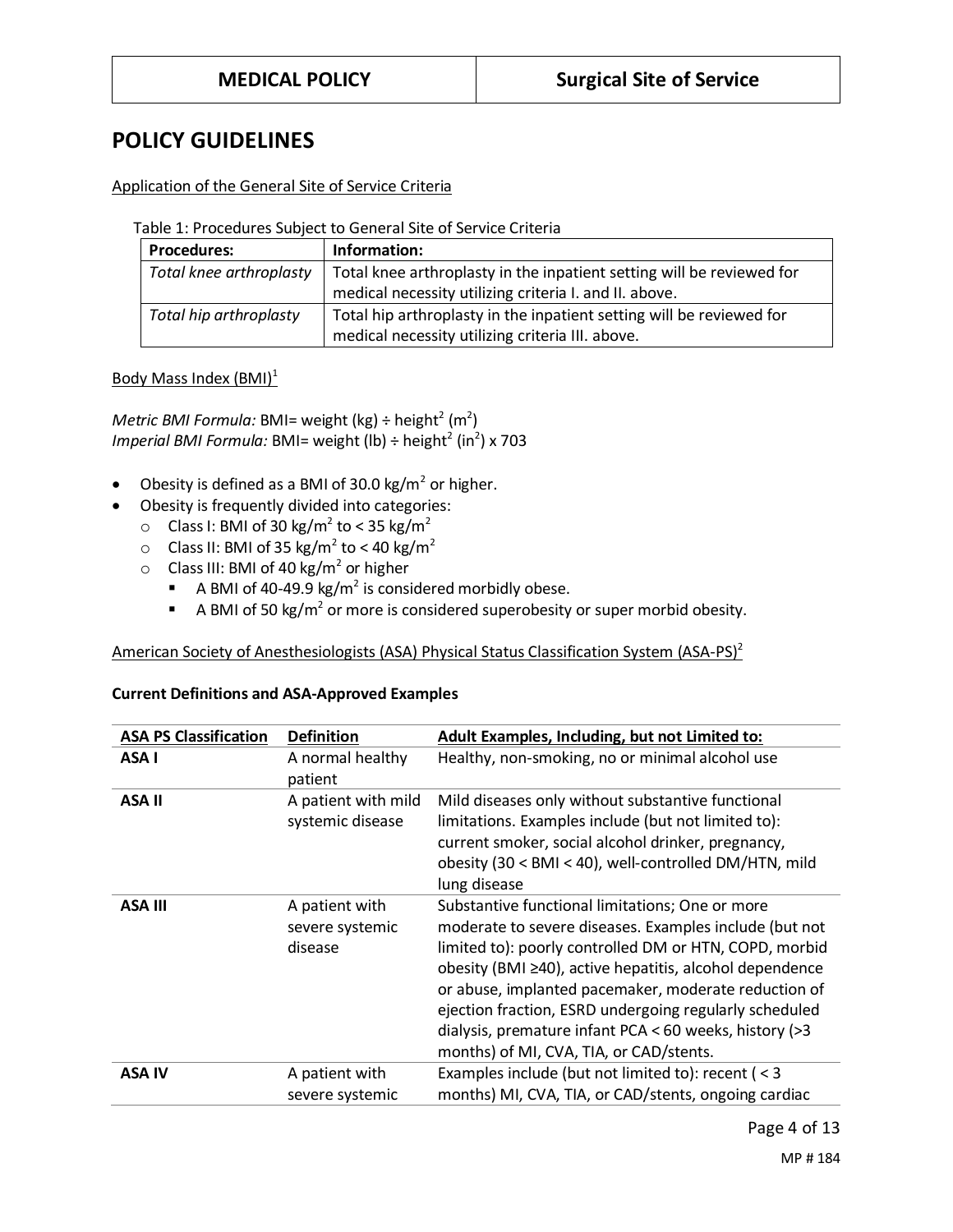|       | disease that is a<br>constant threat to<br>life                                     | ischemia or severe valve dysfunction, severe reduction<br>of ejection fraction, sepsis, DIC, ARD or ESRD not<br>undergoing regularly scheduled dialysis                                                                                        |
|-------|-------------------------------------------------------------------------------------|------------------------------------------------------------------------------------------------------------------------------------------------------------------------------------------------------------------------------------------------|
| ASA V | A moribund<br>patient who is not<br>expected to<br>survive without<br>the operation | Examples include (but not limited to): ruptured<br>abdominal/thoracic aneurysm, massive trauma,<br>intracranial bleed with mass effect, ischemic bowel in<br>the face of significant cardiac pathology or multiple<br>organ/system dysfunction |

*\*The addition of "E" denotes Emergency surgery: (An emergency is defined as existing when delay in treatment of the patient would lead to a significant increase in the threat to life or body part)*

### New York Heart Association (NYHA) Classification<sup>3</sup>

- 1. Class I No symptoms and no limitation in ordinary physical activity, eg, shortness of breath when walking, climbing stairs etc.
- 2. Class II Mild symptoms (mild shortness of breath and/or angina) and slight limitation during ordinary activity.
- 3. Class III Marked limitation in activity due to symptoms, even during less-than-ordinary activity, e.g., walking short distances (20–100 m). Comfortable only at rest.
- 4. Class IV Severe limitations. Experiences symptoms even while at rest. Mostly bedbound patients.

## Model for End-Stage Liver Disease (MELD)<sup>4</sup>

The MELD score calculation uses:

- Serum Creatinine (mg/dL)\*
- Bilirubin (mg/dL)
- INR
- Serum Sodium (mEq/L)

\*For patients who have had dialysis twice within the last week, or 24 hours of CVVHD, the creatinine value will be automatically set to 4 mg/dL.

## **BILLING GUIDELINES**

When billed with **facility code 21** (inpatient hospital) the following codes will require pre-authorization (see CPT/HCPCS CODES section below). Billing with other facility codes will not require preauthorization.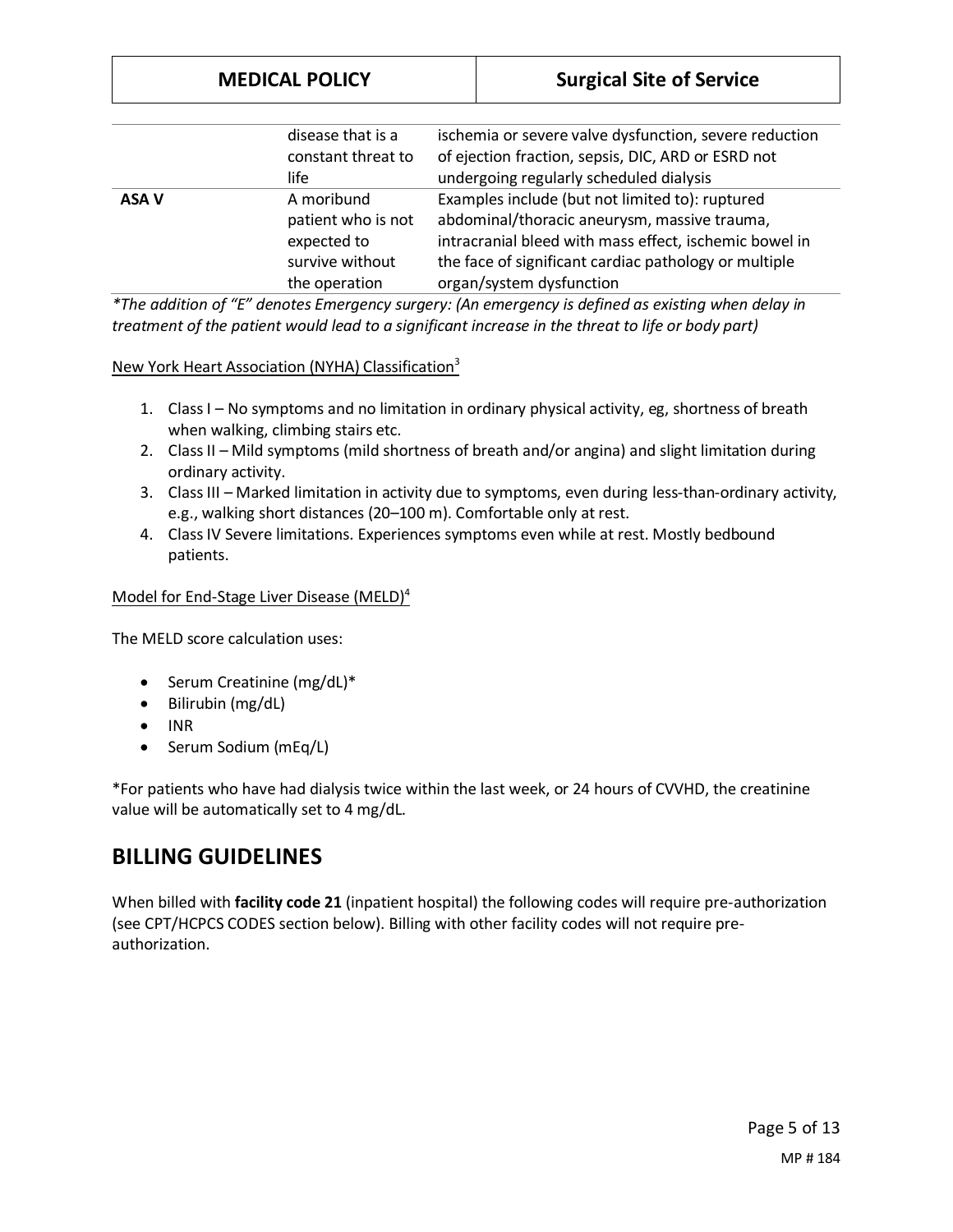# **CPT/HCPCS CODES**

| <b>All Lines of Business</b>                                   |                                                                                                                                           |  |
|----------------------------------------------------------------|-------------------------------------------------------------------------------------------------------------------------------------------|--|
| <b>Prior Authorization Required</b>                            |                                                                                                                                           |  |
| 27130                                                          | Arthroplasty, acetabular and proximal femoral prosthetic replacement (total hip<br>arthroplasty), with or without autograft or allograft  |  |
| Prior Authorization Required when Billed with Facility Code 21 |                                                                                                                                           |  |
| 27447                                                          | Arthroplasty, knee, condyle and plateau; medial AND lateral compartments with or<br>without patella resurfacing (total knee arthroplasty) |  |
| <b>All Lines of Business Except Medicare</b>                   |                                                                                                                                           |  |
| Prior Authorization Required when Billed with Facility Code 21 |                                                                                                                                           |  |
| 27445                                                          | Arthroplasty, knee, hinge prosthesis (eg, Walldius type)                                                                                  |  |

## **DESCRIPTION**

## Surgical Sites of Service

Numerous procedures other than total knee arthroplasty (TKA) may be subject to review for site of service appropriateness in the future. Currently, the scope of this policy only includes review of TKA site of service. Future additions to the policy will be limited to those not included in the CMS inpatient only list.

## *Total Knee Arthroplasty*

Total knee replacement may also be referred to as total knee arthroplasty (TKA). A TKA is a surgical procedure that consists of removing the damaged articular surfaces of the knee, and then resurfacing with metal or polyethylene prostatic components.

Mostly commonly, a TKA is indicated for damaged joint cartilage caused by osteoarthritis (OA), rheumatoid arthritis/inflammatory arthritis, posttraumatic degenerative joint disease, or osteonecrosis/joint collapse with cartilage destruction.<sup>4</sup> In OA, cartilage is degraded and causes remodelling of the underlying bone. The cascading effect is a response of chondrocytes in the articular cartilage and the inflammatory cells in the surrounding tissues. The most common joints affected by osteoarthritis are the small joints of the hands and feet, and the hip and knee joint. A TKA performed for damage caused by OA is indicated for severe pain that inhibits normal functioning that is refractory to nonsurgical management. Rheumatoid arthritis and other inflammatory arthritides may also lead to total degradation of the knee joint, though this has declined since the introduction of antirheumatic pharmacologics. A TKA may also be considered for posttraumatic arthritis following an acute injury, tumor involving the bone, avascular necrosis (osteonecrosis), tibial plateau, or femoral condyle.

Depending on the condition of the patient, a TKA may be safely performed as an outpatient procedure or an inpatient procedure. Outpatient settings may include but are not limited to ambulatory surgical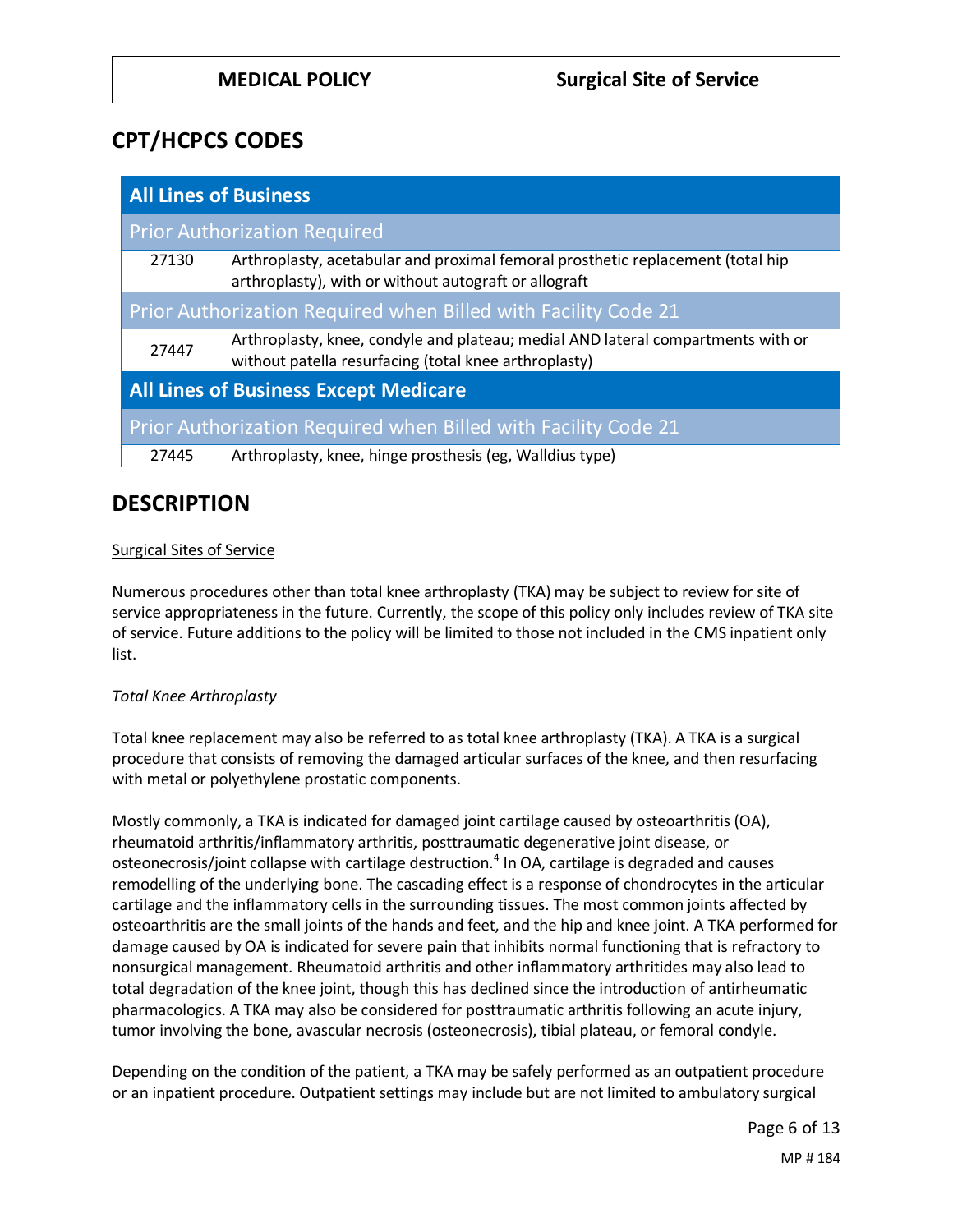centers (ASC), outpatient hospital care, or medical centers. The preferred site of service is the most appropriate for the condition of the member, safe, and cost effective.

# **REVIEW OF EVIDENCE**

A review of the ECRI, Hayes, Cochrane, and PubMed databases was conducted regarding the safety and efficacy of inpatient versus outpatient sites of service for surgical procedures. Below is a summary of the available evidence identified through November 2021.

## Site of Service Patient Selection Criteria

Determining patient risk for adverse effects associated with outpatient surgical settings for elective procedures may be approached with broad patient characteristic identification, and procedure-specific patient stratification depending on the complexity of the surgery. By observing patients immediately after surgery, various algorithmic approaches have been proposed to mitigate risk. These methods have been studied and refined over decades.

In 2007, Gawande et al., reported results of a randomized retrospective review of patient records used to develop a 10-point score of risk of major complication or death within 30 days of surgery.<sup>5</sup> The authors evaluated patient characteristics at the end of colectomy (N = 303), and validated the risk algorithm in two prospective, randomly selected cohorts in colectomy ( $N = 102$ ) and general or vascular surgery (N = 767). This scoring system utilizes a patient's estimated amount of blood loss, lowest heart rate, and lowest mean arterial pressure during general or vascular operations to predict risk of major complication or death within 30 days. While being highly predictive, these traits rely on post-procedure data collection.

In response to the Centers for Medicare & Medicaid Services trending towards policy aimed to increase both patient and surgeon input for shared-decision making, Bilimoria et al. (2013) recognized the need for highly predictive models and evaluated 1.4 million patient records representing 1,557 unique CPT codes to develop a universal Surgical Risk Calculator model.<sup>6,7</sup> Data from all subspecialties in 393 hospitals were sourced from the American College of Surgeons National Surgical Quality Improvement Program (ACS NSQIP) between January 1, 2009 and June 30, 2012. The authors found the Surgical Risk Calculator to have excellent performance for mortality (c-statistic=0.944; Brier=0.011[where scores approaching zero are better]), morbidity (c-statistic=0.816, Brier=0.069), and 6 additional complications (c-statistics>0.8). After comparing universal and procedure-specific models, the authors concluded that the scoring system was reliable between surgeons. The ACS NSQIP relies on CPT codes or procedure names to calculate risk score, and therefore may not be available for all desired procedures.

For emergency general surgery (EGS), Havens et al., reported a narrative review in 2018, evaluating risk stratification tools combining knowledge from numerous scoring systems aimed to objectify the clinical triage process and to quantify probability of serious morbidity and mortality.<sup>8</sup> The authors evaluated trauma and critical care scoring systems, splitting the surgical risk stratification tool (RSTs) into two general categories: physiologic scores and risk prediction models. Thirteen RST were evaluated by the study team, including American Society of Anesthesiologists Physical Status Grading (ASA-PS), which was first introduced in 1941. The authors note that a few studies have identified that the scale may overestimate mortality. While the ASA-PS was not an ideal RST for the emergency setting the authors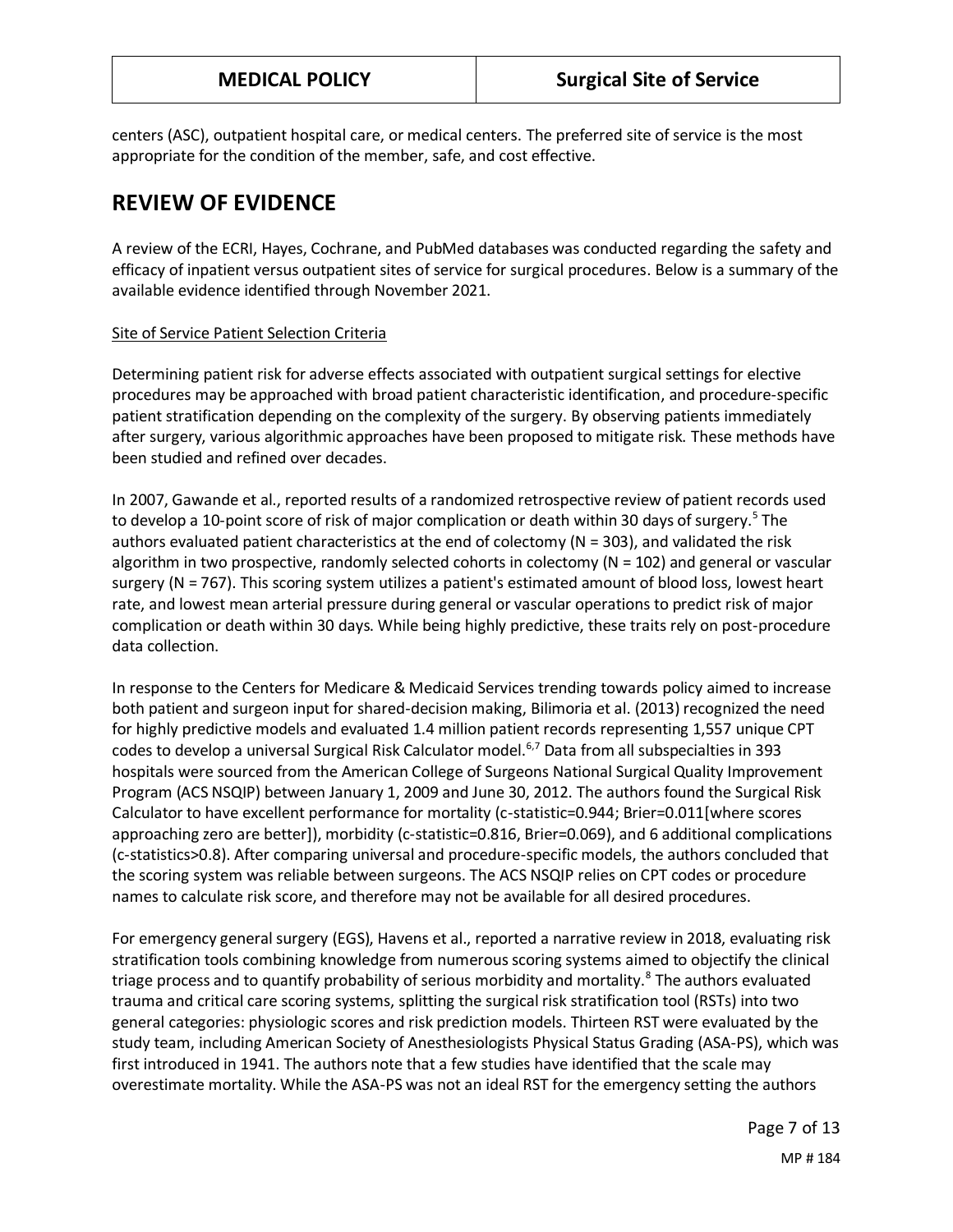were most interested in, compared to other tools, it may be a conservatively safe approach to patient stratification.

### Total Knee Arthroplasty

The evidence evaluating the safety and efficacy of inpatient versus outpatient total knee arthroplasty consists primarily of nonrandomized studies, often times without prospective comparative review. Because the body of evidence is quite large, the focus of this summary is on recent systematic reviews with pooled analysis, comparing the safety and efficacy of inpatient versus outpatient total knee arthroplasty.

In 2021, Dey and colleagues published a systematic review with meta-analysis evaluating complications and readmission rates after total hip arthroplasty (THA) and total knee arthroplasty (TKA).<sup>9</sup> Of the 17 studies included, there were 613,155 patients undergoing either THA or TKA; seven studies (331,211 patients) provided data on readmission for TKA. Pool analysis identified day-case surgery for TKA had decreased odds of readmission following surgery as compared to inpatient (odds ratio: 0.55 [0.42, 0.72]). Heterogeneity among studies was noted for patients undergoing TKA only (I2=81%, p<0.0001). Observed heterogeneity was mainly attributable to two studies. The authors identified heterogeneity and patient selection bias amongst the studies evaluated, and recommended a consolidated outpatient protocol for future investigations to standardize comparisons.

In 2020, Xu et al. reported results of a systematic review with meta-analysis comparing complication rates in outpatient versus inpatient total joint arthroplasty (TJA) in hips and knees.<sup>10</sup> Seven studies were included and evaluated according to Preferred Reporting Items for Systematic Reviews and Meta-Analyses (PRISMA) guidelines. Four of the studies included total knee arthroplasty (TKA); 2 with 30 days of follow-up and 2 with 90 days of follow-up; all of the studies were retrospective observational design. The authors found no evidence of publication bias in the total complication rates as assessed by funnel plot. When considering both hip and knee, the authors found no significant difference in total complications between outpatient and inpatient TJA (RR: 0.82, 95% CI: 0.67 to 1.01, I 2 = 57%, P = 0.06). There were also no differences between the outpatient and inpatient TJA groups with regards to major complications, readmissions, deep vein thrombosis (DVT), urinary tract infection (UTI), pneumonia, and wound complications. Reoperation rates increased for outpatients as compared to inpatients (RR: 1.60, 95% CI: 1.08 to 2.36, I 2 = 0%, P = 0.02). However, there was a significant reduction in transfusion rate for outpatients compared to inpatients (RR: 0.61, 95% CI: 0.37 to 1.00, I 2 = 85%, P = 0.05). For TKA subgroup analysis, the authors also found no difference in total complications between the outpatient and inpatient groups (RR: 0.86, 95% CI: 0.68 to 1.11, I 2 = 10%, P = 0.25), major complications (RR: 1.11, 95% CI: 0.81 to 1.54, I 2 = 0%, P = 0.51), readmissions (RR: 1.03, 95% CI: 0.61 to 1.75, I 2 = 23%, P = 0.90), UTI (RR: 0.85, 95% CI: 0.36 to 1.97, I 2 = 0%, P = 0.70) and wound complications (RR: 0.85, 95% CI: 0.39 to 1.86, I 2 = 0%, P = 0.68). Similar to the TJA, there was an increase in reoperation rate for outpatients as compared to inpatients (RR: 1.76, 95% CI: 1.07 to 2.92, I 2 = 0%, P = 0.03), and there was also a significant reduction in transfusion rate for outpatients compared to inpatients (RR: 0.62, 95% CI: 0.46 to 0.84, I 2 = 0%, P = 0.002). Overall, the authors concluded that TJA performed in the inpatient versus outpatient setting had comparable total complication rates, though careful pre-operative patient selection will be required for optimal outcomes.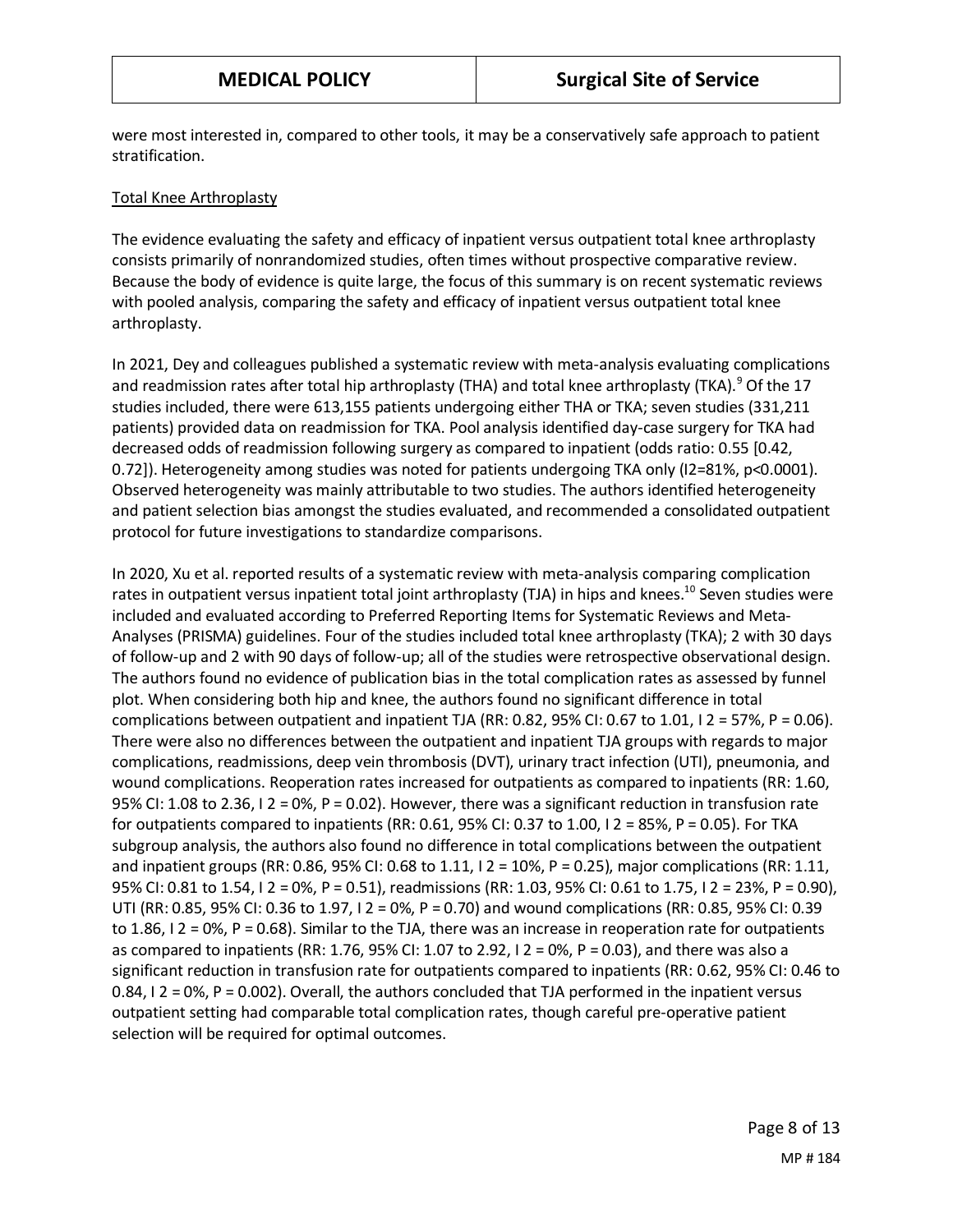## **CLINICAL PRACTICE GUIDELINES**

## American Academy of Orthopaedic Surgeons (AAOS)

The AAOS Evidence-based Clinical Practice Guideline for Surgical Management of Osteoarthritis of the Knee is supported by the American Society of Anesthesiologists and endorsed by a multitude of other professional organizations.<sup>11</sup> The purpose of the guideline is to improve surgical management of patients with OA of the knee, based on the best available evidence. The authors included BMI as a risk factor amongst recommendations rated as strong (evidence from two or more "High" quality studies with consistent findings for recommending for or against the intervention), stating, "Strong evidence supports that obese patients have less improvement in outcomes with total knee arthroplasty (TKA)." Of the recommendations rated as moderate (evidence from two or more "Moderate" quality studies with consistent findings, or evidence from a single "High" quality study for recommending for or against the intervention) diabetes as a risk factor was included. The AAOS found moderate evidence to support that patients with diabetes are at higher risk for complications with TKA.

# **CENTERS FOR MEDICARE & MEDICAID**

Under Medicare, all services must be medically reasonable and necessary under *§1862(a)(1)(A) of the Social Security Act* in order to be covered. This includes services being provided at the appropriate level of care. Decisions on the setting for healthcare services are based on Medicare requirements and the unique clinical circumstances of the individual receiving the services, as well as nationally recognized guidelines.

For any service **not** found on the Medicare Inpatient Only list (services eligible for coverage in an outpatient setting), if an inpatient setting is anticipated, clinical documentation must support the medical need for an inpatient place of service for the individual member.

#### Inpatient Only Procedures

The Medicare Inpatient Only list can be accessed from the [Hospital Outpatient Prospective Payment-](https://www.cms.gov/medicaremedicare-fee-service-paymenthospitaloutpatientpps/cms-1753-fc)[Notice of Final Rulemaking with Comment \(NFRM\) 2022](https://www.cms.gov/medicaremedicare-fee-service-paymenthospitaloutpatientpps/cms-1753-fc) webpage. From here, click the "**2022 NFRM OPPS Addenda"** download file (you will need to accept "License agreement" when prompted). Once downloaded, open the *2022 NFRM Addendum E.11012021* excel file. (The other document for Addendum E is a notepad file, and while it may be used, the excel spreadsheet is more frequently preferred for viewing purposes.) This file is *Addendum E.- HCPCS Codes That Would Be Paid Only as Inpatient Procedures for CY 2022.* With limited exceptions, Medicare does **not** pay for an inpatient only service if performed in an outpatient place of service setting.

## *Background*

CMS developed an "Inpatient Only" or IPO list as a collection of services which CMS has determined are not appropriate to be furnished in a hospital outpatient department. These "Inpatient only" services are generally surgical services "that require inpatient care because of the nature of the procedure, the typical underlying physical condition of patients who require the service, or the need for at least 24 hours of postoperative recovery time or monitoring before the patient can be safely discharged." There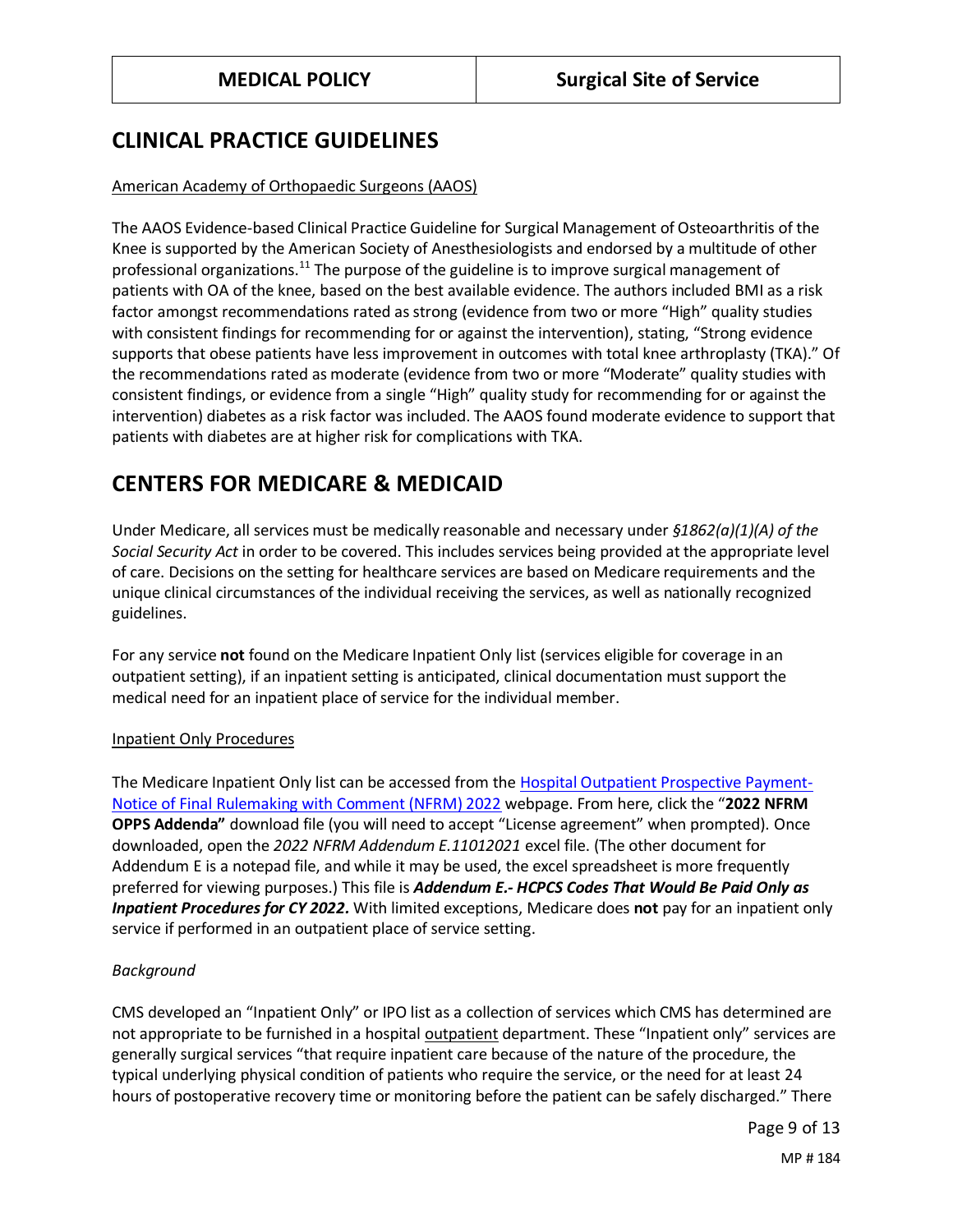is no payment under the Hospital *Outpatient* Prospective Payment System (OPPS) for services that have been designated as "inpatient only" services. In addition, with limited exception, Medicare does not pay for an inpatient only service for individuals registered as an outpatient.<sup>12</sup>

In 2020, Medicare determined they would begin eliminating the Inpatient Only (IPO) list over a threeyear transitional period, beginning with some 300 primarily musculoskeletal-related services. It was anticipated that the IPO list would be completely phased out by CY 2024, making these procedures eligible to be paid by Medicare when furnished in the hospital outpatient setting when outpatient care is appropriate, while still allowing a service to be payable when furnished in the hospital inpatient setting when inpatient care is appropriate.<sup>13</sup> However, in 2021 it was determined to reinstate the IPO list and with a few exceptions, add back to the IPO list any services which had been removed in 2021.<sup>14</sup>

#### Ambulatory Surgical Center (ASC) Covered Services

The Medicare list of services allowed in an ASC setting can be accessed from th[e Ambulatory Surgical](https://www.cms.gov/medicaremedicare-fee-service-paymentascpaymentasc-regulations-and-notices/cms-1753-fc)  Center Payment- [Notice of Final Rulemaking with Comment Period \(NFRM\)](https://www.cms.gov/medicaremedicare-fee-service-paymentascpaymentasc-regulations-and-notices/cms-1753-fc) webpage. From here, click the "**2022 NFRM Addendum AA, BB, DD1, DD2, EE, and FF"** download file (you will need to accept "License agreement" when prompted). Once downloaded, open the *2022 NFRM ASC Addenda.11012021b* excel file.

- The tab labeled CY 2022 FR ASC AA is the list of "**ASC Covered Surgical Procedures**."
- The tab labeled CY 2022 FR ASC EE is the list of "**Surgical Procedures to be Excluded from Payment in ASCs**."

Medicare makes facility payments to ASCs **only** for surgical procedures found on the ASC list of covered surgical procedures.

## *Background*

Under the ambulatory surgical center (ASC) payment system, Medicare makes facility payments to ASCs only for the specific ASC covered surgical procedures on the ASC list of covered surgical procedures. "Covered ASC services are those surgical procedures that are identified by CMS on a listing that is updated at least annually. Some surgical procedures are covered by Medicare but are not on the list of ASC covered surgical procedures."<sup>15</sup>

#### Inpatient Admission Decision-Making

According to the *Medicare Benefit Policy Manual, Chapter 1 - Inpatient Hospital Services Covered Under Part A, §10 - [Covered Inpatient Hospital Services Covered](https://www.cms.gov/Regulations-and-Guidance/Guidance/Manuals/Downloads/bp102c01.pdf#page=7) Under Part A*, "The physician or other practitioner responsible for a patient's care at the hospital is also responsible for deciding whether the patient should be admitted as an inpatient… the decision to admit a patient is a complex medical judgment which can be made only after the physician has considered a number of factors, including the patient's medical history and current medical needs, the types of facilities available to inpatients and to outpatients, the hospital's by-laws and admissions policies, and the relative appropriateness of treatment in each setting." This reference includes additional factors to be considered when making a decision to admit an individual or render services on an outpatient basis.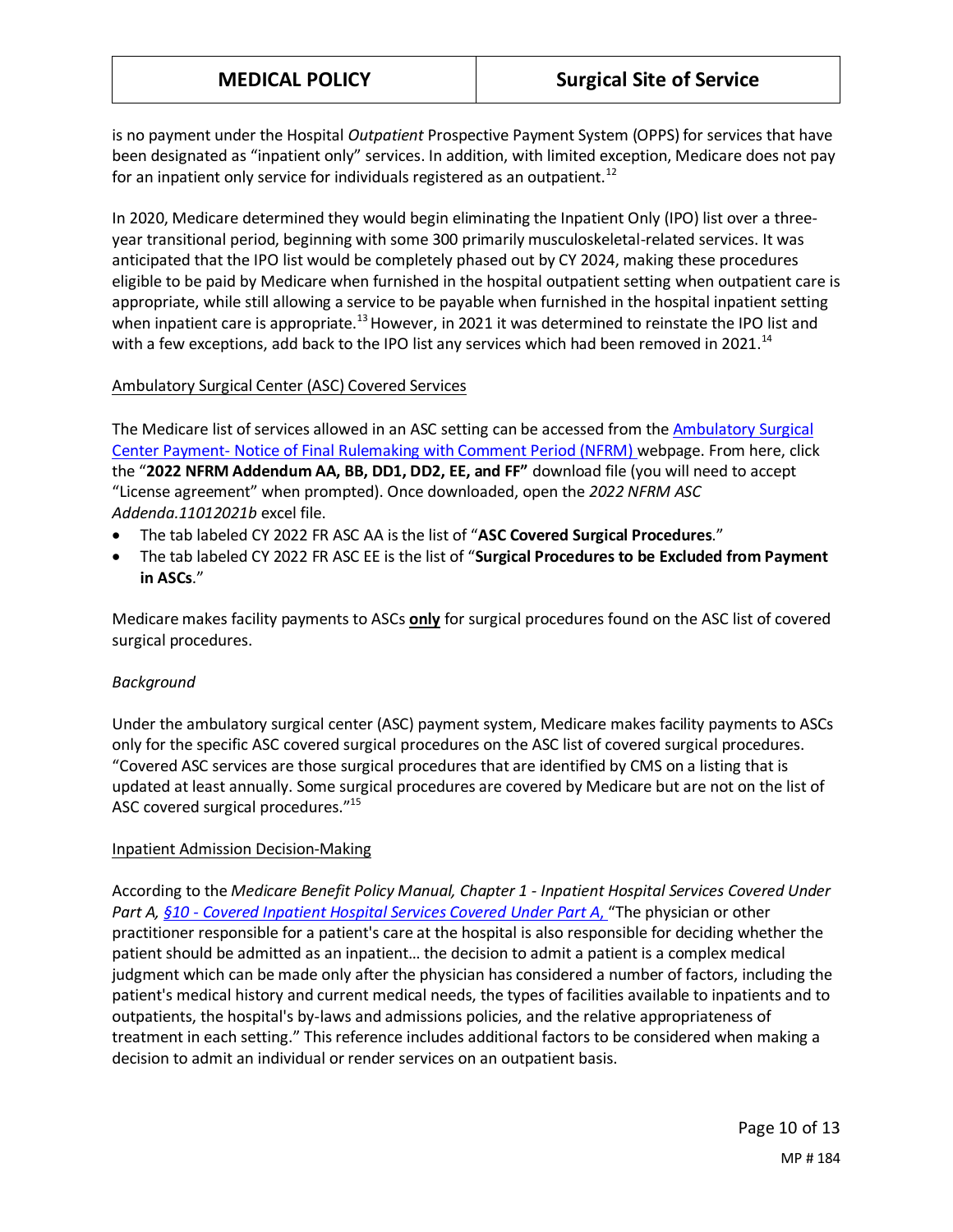The *Medicare Program Integrity Manual, Chapter 6 - Medicare Contractor Medical Review Guidelines for Specific Services, §6.5 - [Medical Review of Inpatient Hospital Claims for Part A Payment](https://www.cms.gov/Regulations-and-Guidance/Guidance/Manuals/Downloads/pim83c06.pdf#page=24)* also provides guidance regarding inpatient admission reviews, specifically addressing the use of "screening instruments" such as InterQual® or MCG™ guidelines. While Medicare does allow for the use of these screening tools, the use of such tools is not required. The Company uses the criteria provided in this policy for inpatient admission decision-making for services that are eligible to be performed on an outpatient basis.

Of note, regardless of what tool or instrument may be used, Medicare requires clinical judgment be applied to all cases in order to make a medical review determination based on the documentation in the clinical record.

# **POLICY SUMMARY**

The evidence regarding patient selection and risk stratification to predict incidence and severity of surgical complications is comprised of pre-surgical, post-procedure, generalized, and procedure-specific tools. Given this breadth in scope, the evidence has been summarized to capture the greatest anesthesia risk based on the American Society of Anesthesiologists and American Heart Association standards and guidelines, along with elements incorporated from American College of Surgeons National Surgical Quality Improvement Program. To properly select the most appropriate site of service for a surgical procedure, the Centers for Medicare & Medicaid Services (CMS) encourage patient and provider choice, based on shared decision making as delineated in the 2020 update of the CMS regulation titled, Hospital Outpatient Prospective Payment- Notice of Final Rulemaking with Comment. Therefore, a procedure reviewed under this policy may be considered medically necessary and covered in the inpatient setting when general or procedure-specific (as applicable) criteria are met. Due to a lack of evidence and clinical practice guidelines based on evidence, if general site of service criteria or procedure-specific site of service criteria (as applicable) are not met, the procedure will be considered not covered as medically necessary in the inpatient setting.

## **INSTRUCTIONS FOR USE**

Company Medical Policies serve as guidance for the administration of plan benefits. Medical policies do not constitute medical advice nor a guarantee of coverage. Company Medical Policies are reviewed annually and are based upon published, peer-reviewed scientific evidence and evidence-based clinical practice guidelines that are available as of the last policy update. The Companies reserve the right to determine the application of Medical Policies and make revisions to Medical Policies at any time. Providers will be given at least 60-days notice of policy changes that are restrictive in nature.

The scope and availability of all plan benefits are determined in accordance with the applicable coverage agreement. Any conflict or variance between the terms of the coverage agreement and Company Medical Policy will be resolved in favor of the coverage agreement.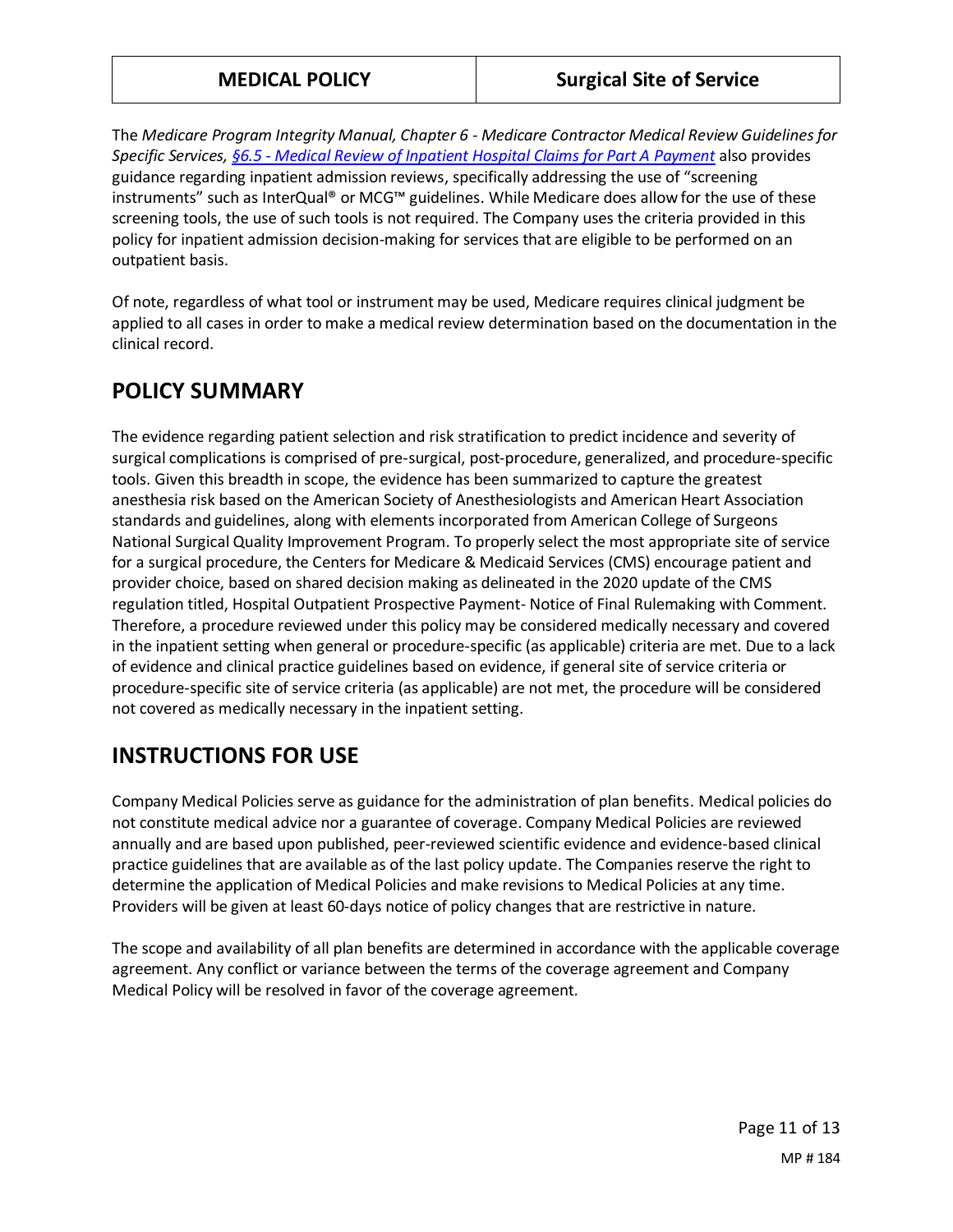## **REGULATORY STATUS**

#### Mental Health Parity Statement

Coverage decisions are made on the basis of individualized determinations of medical necessity and the experimental or investigational character of the treatment in the individual case. In cases where medical necessity is not established by policy for specific treatment modalities, evidence not previously considered regarding the efficacy of the modality that is presented shall be given consideration to determine if the policy represents current standards of care.

## **REFERENCES**

- 1. Centers for Disease Control and Prevention. Overweight & Obesity. Defining Adult Overweight and Obesity. Adult Body Mass Index (BMI)[. https://www.cdc.gov/obesity/adult/defining.html.](https://www.cdc.gov/obesity/adult/defining.html) Accessed 04/28/2021.
- 2. American Society of Anesthesiologists. Standards and Guidelines | ASA Physical Status Classification System. Developed By: ASA House of Delegates/Executive Committee. Last Amended: October 23, 2019 (original approval: October 15, 2014). [https://www.asahq.org/standards-and-guidelines/asa-physical-status-classification-system.](https://www.asahq.org/standards-and-guidelines/asa-physical-status-classification-system) Accessed 12/3/2021.
- 3. American Heart Association. Classes of Heart Failure. New York Heart Association (NYHA) Functional Classification. [https://www.heart.org/en/health-topics/heart-failure/what-is-heart](https://www.heart.org/en/health-topics/heart-failure/what-is-heart-failure/classes-of-heart-failure)[failure/classes-of-heart-failure.](https://www.heart.org/en/health-topics/heart-failure/what-is-heart-failure/classes-of-heart-failure) Accessed 12/3/2021.
- 4. United Network for Organ Sharing | MELD calculator [https://optn.transplant.hrsa.gov/resources/allocation-calculators/meld-calculator/.](https://optn.transplant.hrsa.gov/resources/allocation-calculators/meld-calculator/) Accessed 04/28/2021.
- 5. Gawande AA, Kwaan MR, Regenbogen SE, Lipsitz SA, Zinner MJ. An Apgar score for surgery. *J Am Coll Surg.* 2007;204(2):201-208[.https://www.ncbi.nlm.nih.gov/pubmed/17254923.](https://www.ncbi.nlm.nih.gov/pubmed/17254923)
- 6. Bilimoria KY, Liu Y, Paruch JL, et al. Development and evaluation of the universal ACS NSQIP surgical risk calculator: a decision aid and informed consent tool for patients and surgeons. *J Am Coll Surg.* 2013;217(5):833-842 e831-833[.https://www.ncbi.nlm.nih.gov/pubmed/24055383.](https://www.ncbi.nlm.nih.gov/pubmed/24055383)
- 7. American College of Surgeons National Surgical Quality Improvement Program. Surgical Risk Calculator[. http://riskcalculator.facs.org/RiskCalculator/PatientInfo.jsp.](http://riskcalculator.facs.org/RiskCalculator/PatientInfo.jsp) Accessed 12/3/2021.
- 8. Havens JM, Columbus AB, Seshadri AJ, et al. Risk stratification tools in emergency general surgery. *Trauma Surg Acute Care Open.*  2018;3(1):e00016[0.https://www.ncbi.nlm.nih.gov/pubmed/29766138.](https://www.ncbi.nlm.nih.gov/pubmed/29766138)
- 9. Dey S, Gadde R, Sobti A, Macdonald N, Jacob J, Unnithan A. The safety and efficacy of day-case total joint arthroplasty. *Ann R Coll Surg Engl.*  2021[.https://www.ncbi.nlm.nih.gov/pubmed/33851548.](https://www.ncbi.nlm.nih.gov/pubmed/33851548)
- 10. Xu J, Cao JY, Chaggar GS, Negus JJ. Comparison of outpatient versus inpatient total hip and knee arthroplasty: A systematic review and meta-analysis of complications. *J Orthop.* 2020;17:38- 43[.https://www.ncbi.nlm.nih.gov/pubmed/31879471.](https://www.ncbi.nlm.nih.gov/pubmed/31879471)
- 11. McGrory BJ, Weber KL, Jevsevar DS, Sevarino K. Surgical Management of Osteoarthritis of the Knee: Evidence-based Guideline. *J Am Acad Orthop Surg.* 2016;24(8):e87- 93[.https://www.ncbi.nlm.nih.gov/pubmed/27355286.](https://www.ncbi.nlm.nih.gov/pubmed/27355286)